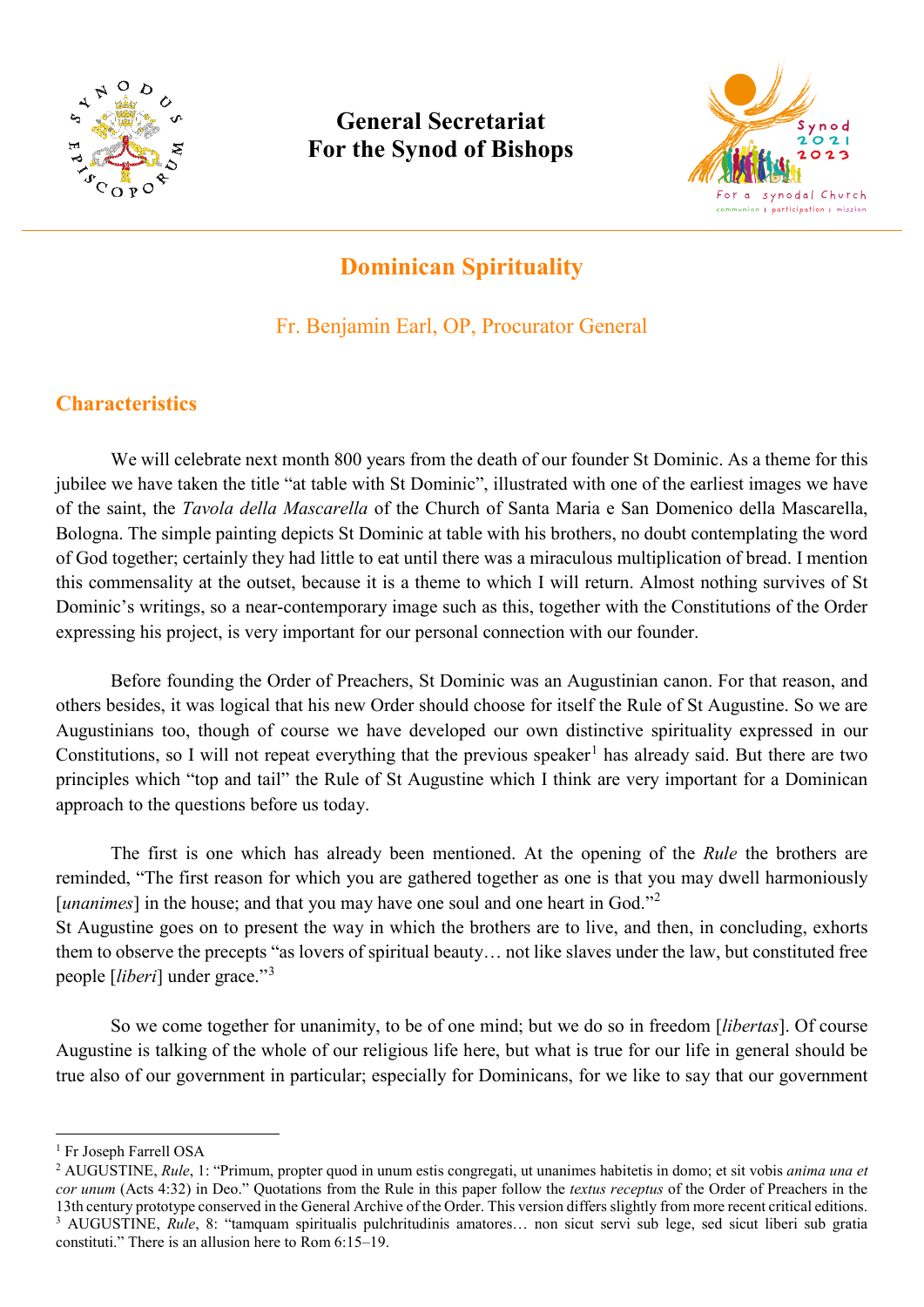is an expression of our spirituality. Thus in our chapters, in our "synods", we come together for unanimity, but in freedom.

This might sound like a contradiction. After all, in those countries whose legislatures typically achieve unanimity, freedom tends to be somewhat lacking; and conversely in countries setting greater store on freedom, the legislature is likely to be more divided, perhaps even polarised. But neither of these is our model of governance in unanimity and freedom.

Dominicans don't always agree with each other, of course. But in the tradition of St Thomas Aquinas we do share an understanding of what it means to be truly "free". It's not merely a question of being free from those constraints which prevent us choosing arbitrarily, what Servais Pinckaers OP calls a "freedom of indifference";<sup>[4](#page-1-0)</sup> rather our freedom is a "freedom for excellence",<sup>[5](#page-1-1)</sup> a freedom enabling perfection, directed towards the life of virtue. Ultimately we are constituted as free people under grace in order to love God and love our neighbour, and this is the freedom with which we come together seeking unanimity. I may not agree with my brother, but if I love him I will sit down and try to understand him, and, I suppose, help him to understand me; and if he loves me, then he will do the same. We will sit down together.

At the end of such a process of loving freedom, even if it isn't possible to arrive at actual unanimity, at least there should be a consensus that there has been a proper loving engagement with the issue, and therefore a common ownership of a decision, even if occasionally I would have preferred a different outcome. At the end of the day, for all our "synodality", the only vow Dominicans pronounce is that of obedience, and we are ultimately to conform our wills to what has been legitimately discerned in Chapter.

Some of my confrères in recent decades like to describe Dominican governance as "democratic". It's not a word which has ever been found in our Constitutions, and I prefer to avoid the term. This is partly because of the danger of falling into the vices of the political model of modern democratic states, but also because the very word "democracy" suggests that the "people" (δῆμος) are the origin of the "power" (κράτος). Clearly in the Church the governing authority comes from Christ; governance of the community which is the Church is but a participation in Christ's kingly office. So  $I$  – in line with our Constitutions<sup>[6](#page-1-2)</sup> – would prefer to say Dominican governance is characterised by the more theological concepts of communion and participation.

### **Concrete practices of discernment**

Given limits of time, when it comes to concrete practices of discernment I will focus on the General Chapter of the Order as being perhaps the most pertinent to the topic for today. But of course much of what is characteristic of these periodic gatherings at a global level happens also in provinces and individual convents, and in the day-to-day business of governance.

The Order of Preachers has what is sometimes called a "bicameral" system of General Chapters. To start with we had General Chapters every year, which would hear details of visitations and make some quite detailed decisions about individual brothers. Every third year the Priors Provincial would gather with the Master of the Order in Chapter, but in the other two years it would be a Chapter of "Diffinitors", that is, of representatives elected by each Province, gathering under the Master. But any change in the Constitutions requires approval by three successive General Chapters, meaning it is always approved both by the Priors Provincial *and* the Diffinitors. In the meantime the Provincials and the Diffinitors in Chapter have equal

 $\overline{a}$ 

<span id="page-1-0"></span><sup>4</sup> S. PINCKAERS, *The Sources of Christian Ethics* (T&T Clark, 1995), 354. Translated by Sr Mary Thomas Noble OP from *Les sources de la morale chrétienne*, 3rd ed. (Fribourg : University Press, 1993).

<span id="page-1-1"></span><sup>5</sup> *ibid.*, 375.

<span id="page-1-2"></span><sup>6</sup> cf. *Liber Constitutionum et Ordinationum Fratrum Prædicatorum* (LCO), 1 §§ VI and VII.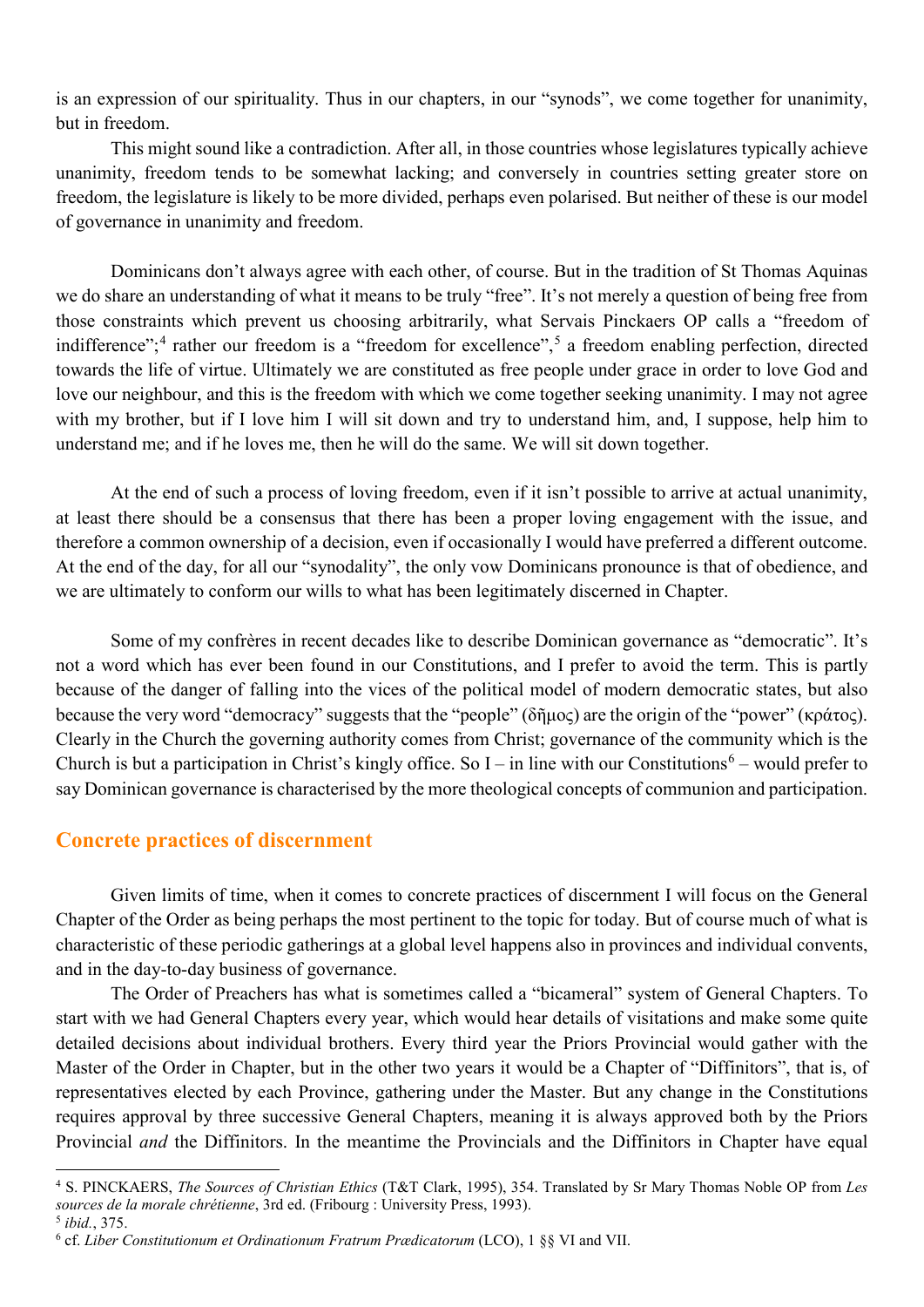authority, but are forbidden from doing anything which would prejudice the rights of the other group. The decision of any one chapter is always subject to review by subsequent chapters. Finally, when it is necessary to elect a new Master of the Order, the Priors Provincial and the Diffinitors meet together in an Elective Chapter.

These days the chapters are less frequent – every three years – and the Master of the Order has a fixed nine-year term. So the rhythm is now a nine-year cycle of a Chapter of Diffinitors, a Chapter of Priors Provincial and an Elective Chapter. The essential structure, however, remains the same, requiring the consent of brothers with those different perspectives, and over a period of time. It is perhaps noteworthy that constitutions "under construction" - that is, laws which have been approved by one or two chapters - are part of the published Acts of the Chapter, and therefore available for inspection by any of the brothers, who can of course make their views known to the Prior Provincial or Diffinitor going to the following Chapter. Indeed these days, they are on our website, so anyone who is interested can go and look at the state of the legislative process.

I turn more to the details of the celebration of the Chapter. As well as being an instance of governance, the Chapter is supposed to be an expression of the communion and community of the Order. So those things which characterise the common life of our convents – daily liturgy and prayer, study, commensality, recreation, preaching – are part of the life of a Chapter too. I mention this because it is part of the answer to the question "how do you deal with conflict or disagreement in the process?" We pray together, we reflect and study together, we eat together, we recreate together, we go for walks together, and together we end up talking through the issues – often with brothers we had never met before the Chapter – and giving space to listen to the promptings of the Spirit.

Of course, we also have formal procedural methods for dealing with conflict and disagreement. Clearly there is a limit to what can be done in the Chapter hall with perhaps a hundred participants talking at crosspurposes in different languages, but it is possible to defer contentious issues and return to them in calmer moments. We might set up commissions during the chapter, perhaps with contributions from brothers external to the disagreement, to see if a solution can be found. In this a prudent, efficient and charitable president and moderator both of plenary sessions and commissions is crucial.

Ultimately sometimes a Chapter has to have the humility to admit that it cannot solve all the problems before it. No Chapter has the last word, so it might be that a future Chapter will have more success, perhaps with careful preparatory work; or it might be that some other body can deal with a question more appropriately; or, indeed, it might be that the problem is actually insoluble.

### **Insights for developing the synodal process**

Drawing together some of these threads I suggest two ways in which our experience of capitular government over eight centuries might feed into the renewed interest in synodality in the Church.

#### **1. Acknowledgement of different constituencies**

The Order of Preachers has recognised the value of hearing both from those charged with governance, and from those who are not currently so charged, both separately (in Chapters of Priors Provincial and Chapters of Diffinitors) and together (in Elective Chapters). Likewise, the 1983 Code of Canon Law recognises roles for laity, religious and clergy in Diocesan Synods, Provincial Councils and Plenary Councils; if synodality is to be promoted, we could start by actually using the synodal structures which in most places are dead letters.